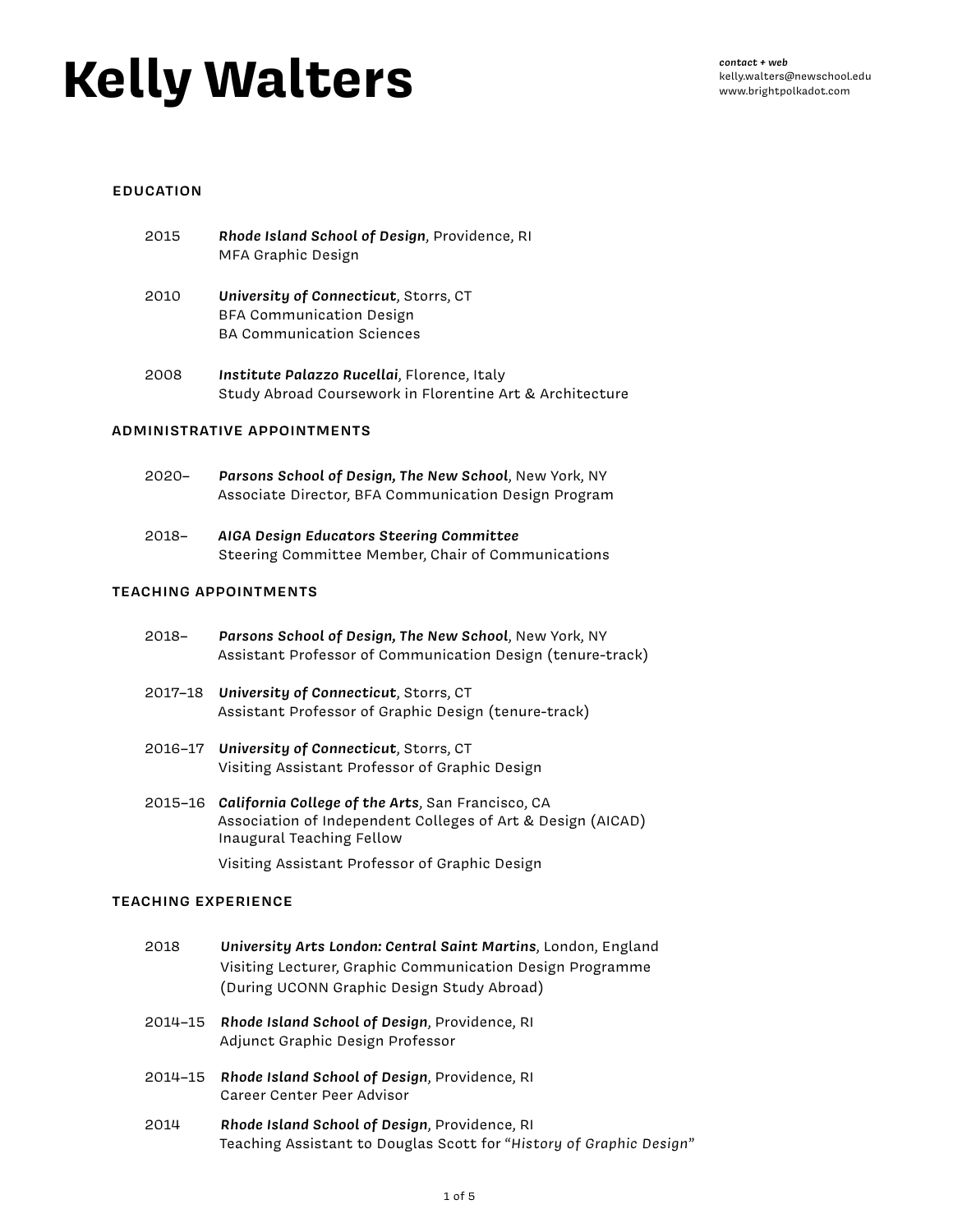# *Rhode Island School of Design,* Providence, RI Teaching Assistant to Franz Werner for "*Typography Two"*

2011–13 *University of Bridgeport*, Bridgeport, CT Adjunct Graphic Design Professor

# **BOOKS AUTHORED**

2021 **Conversation with Black, Brown + Latinx Design Educators: Conversations on Design and Race** Princeton Architectural Press (*forthcoming February 2021*) *Author*

#### **BOOK CONTRIBUTIONS**

2020 **Graphic Design School: The Principles and Practice of Graphic Design** Authors: David Dabner, Sandra Stewart, Abbie w, 7<sup>th</sup> Edition, Wiley *Contributor – Featured Open Dialogue and Black Woman is God as Case Studies*

#### **PEER-REVIEWED PUBLICATIONS**

- 2020 **"Open Dialogue: Artists and Designers of Afro-Caribbean Descent"** *Design & Culture*, Volume 12, Issue 1 [ https://bit.ly/37OoaWN ] *Essay*
- 2017 *Double Take, Essay on Jenny Holzer's "The Living Series: Affluent College-Bound Students" RISD Manual*, Issue 8 [ <https://bit.ly/310Wnkq> ] *Essay*

#### **OTHER WRITING**

- 2020 *"On Breaking Down Power Structures, Navigating Tokenism + Building Community in Design Education," Co-authored with Anoushka Khandwala* [ https://bit.ly/3icITYJ ] *Dialogue*
- 2020 *"Perspectives & Reflections: Thoughts on Identity, Race, and Design Education," AIGA Design Educators Blog, Co-authored with Kaleena Sales* [ https://bit.ly/2YqoqbD ] *Essay*
- 2015 *"KINDRED: Alone, Beside and Among," When We Finish When We Begin,* RISD Press *Essay* [<https://bit.ly/310Wnkq> ]

*"Sitcoms, Slow Jamz & The White Cube,"* Blurb, 2015 [ <https://bit.ly/2Rr1nZa>] *MFA Thesis Book*

2014 *"KINDRED,"* RISD Digital Commons, 2014 [ https://bit.ly/3fLTqIC ] *Exhibition Catalogue*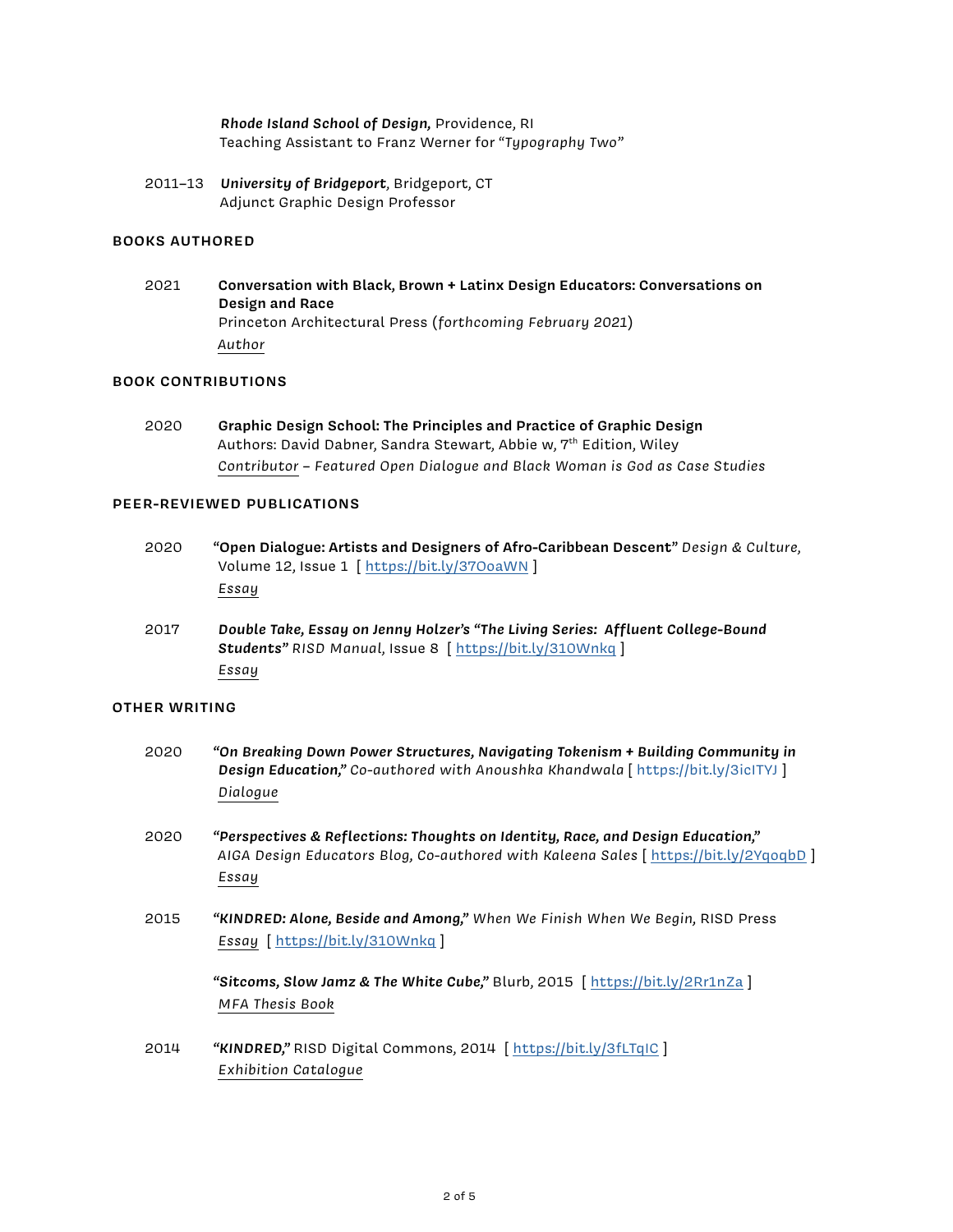*"for / with / in,"* Collaborative book in partnership with: Evan Brooks, Lukas Winkler Prins, Philippe Cao, Catherine Schmidt, Christina Rees, Christina Webb, Michael McDermott, Ojus Doshi, Daniel Giuditta & John Caserta, Design Office, 2014 [ https://amzn.to/3enViam ] *Self-published Book*

# **PROFESSIONAL PRACTICE**

- 2018– *Adjunct Studio, New York, NY + San Jose, CA + Washington. D.C. Partner*
- 2010– *Bright Polka Dot*, Stamford, CT *Founder + Partner*
- 2015– *Blue State*, Oakland, CA + New York, NY *Freelance Visual Designer*

#### **RESIDENCIES**

| 2020 | Public Visualization Lab Residency, OCAD University, Toronto, Canada<br>(postponed Summer 2021) |
|------|-------------------------------------------------------------------------------------------------|
| 2020 | Parsons School of Design First Book Author's Writing Intensive, New York, NY                    |
| 2020 | Design Incubation Writing Fellowship (Book Track), New York, NY                                 |
| 2019 | Otis College of Art & Design L.A. Summer Residency, Los Angeles, CA                             |

#### **FEATURES, INTERVIEWS & REVIEWS**

2020 **"Separated-Separados is an Emotive Catalogue of Visual Responses to the Ongoing Separation of Migrant Children in the U.S.,"** April 7, 2020, *It's Nice That*  [<https://bit.ly/2YmZqSp>] *Review*

> **"Meet Feeeels, a Magazine Exploring Fuzziness in both Physical and Conceptual Sense,"** March 25, 2020, *It's Nice That* [ <https://bit.ly/2V3gIlo>] *Review*

2019 Featured work *A Cast of Colored Stars* in *feeeels magazine*, December 7, 2019 [https://feeeels.com] *Magazine*

> Featured work *A Cast of Colored Stars in Separated/Separados*, September 19, 2019 [https://separated.site] *Newspaper*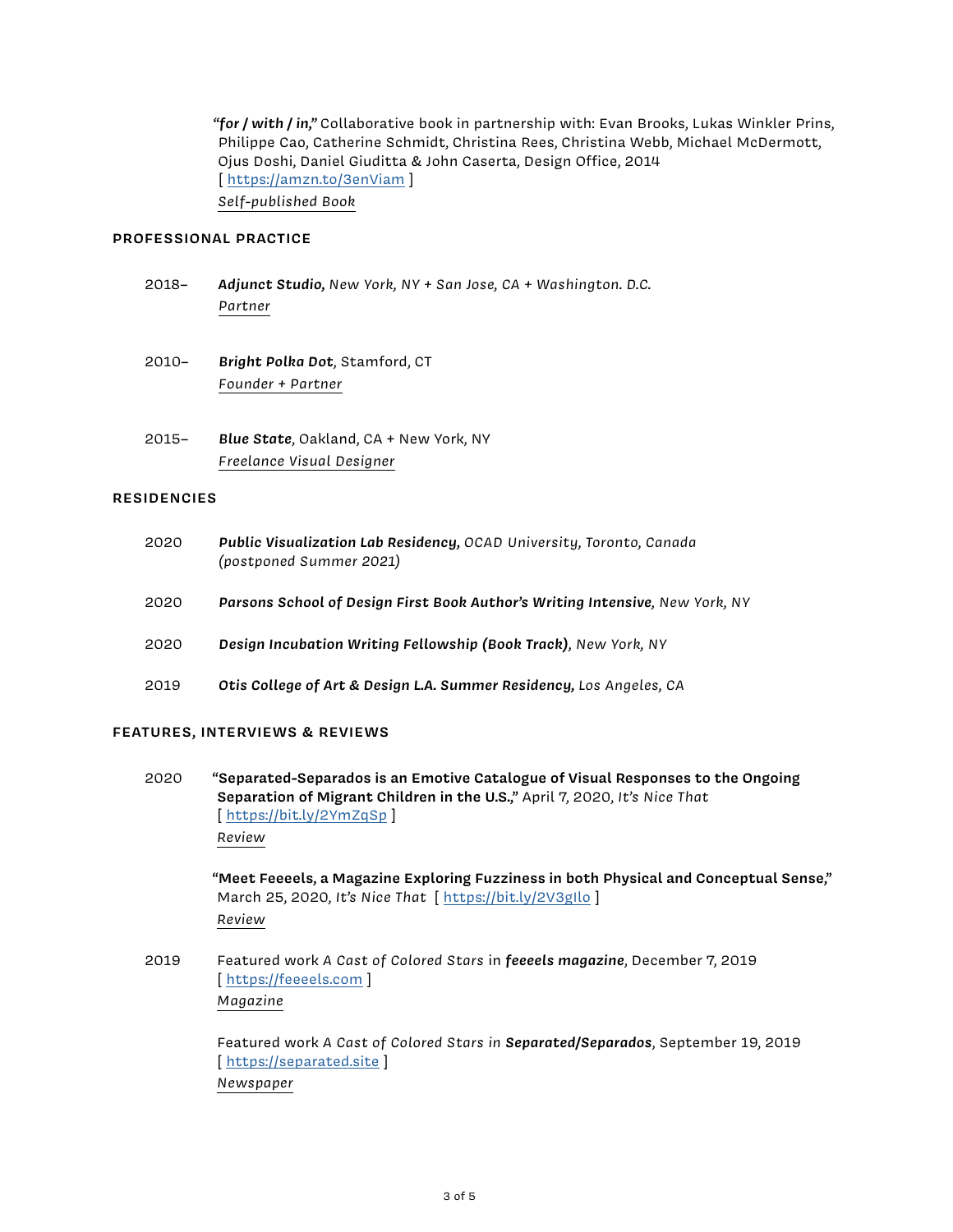Featured in *AIGA Eye on Design*, *Why Role Models Matter: Celebrating Women of Color in Design*, Anoushka Khandwala, March 8, 2018 [<https://bit.ly/391EEeq> ] *Essay*

2018 Featured in *University Arts London Blog, "Open Dialogue: Artists + Designers of Afro-Caribbean Descent*," Shannon Bono, April 20, 2018 [ [https://bit.ly/34NcWyK]( https://bit.ly/34NcWyK) ] *Review*

> Featured in *Shades of Noir*, *"A Review of Open Dialogues: Artists + Designers of Afro-Caribbean Descen*t," Rayvenn D'Clark, March 26, 2018 [\[ https://bit.ly/2Q96vkb]( https://bit.ly/2Q96vkb) ] *Review*

> Featured in *Decolonising the Arts Curriculum Zine: Perspectives on Higher Education* – Feature on *Brands of Hip Hop and Can I Touch Your Hair*, Arts Student Union and UAL Teaching & Learning Exchange, June 14, 2018 [https://bit.ly/316olvc] *Magazine*

# **HONORS & AWARDS**

|                         | 2020 | The One Club ADC Awards, Merit Award                                       |
|-------------------------|------|----------------------------------------------------------------------------|
|                         |      | Communication Arts, "Exhibit feature September / October 2020" Print Issue |
|                         |      | Graphis Poster Annual 2021, Merit Award                                    |
|                         | 2017 | CT Art Directors Club, Richard Hess Spirit of Creativity Award             |
|                         |      | CT Art Directors Club, Gold Award                                          |
|                         |      | CT Art Directors Club, Silver Award                                        |
|                         |      | 2015-16 AICAD Post-Graduate Teaching Fellowship                            |
|                         |      | 2013-14 RISD Fellowship                                                    |
|                         |      |                                                                            |
|                         | 2013 | RISD Scholarship                                                           |
|                         |      | AIGA Tomoko Miho Award                                                     |
|                         | 2010 | AIGA Worldstudio Scholarship                                               |
|                         | 2010 | CT Art Directors Club, Excellence Award                                    |
| <b>NATIONAL SERVICE</b> |      |                                                                            |
|                         | 2020 | AIGA Portfolio Festival (July 14-18)                                       |
|                         |      | Student Reviewer                                                           |
|                         |      |                                                                            |

- 2018– **Design Incubation** *Peer Reviewer*
- 2018– **AIGA National Design Educators Conference** *Peer Reviewer*